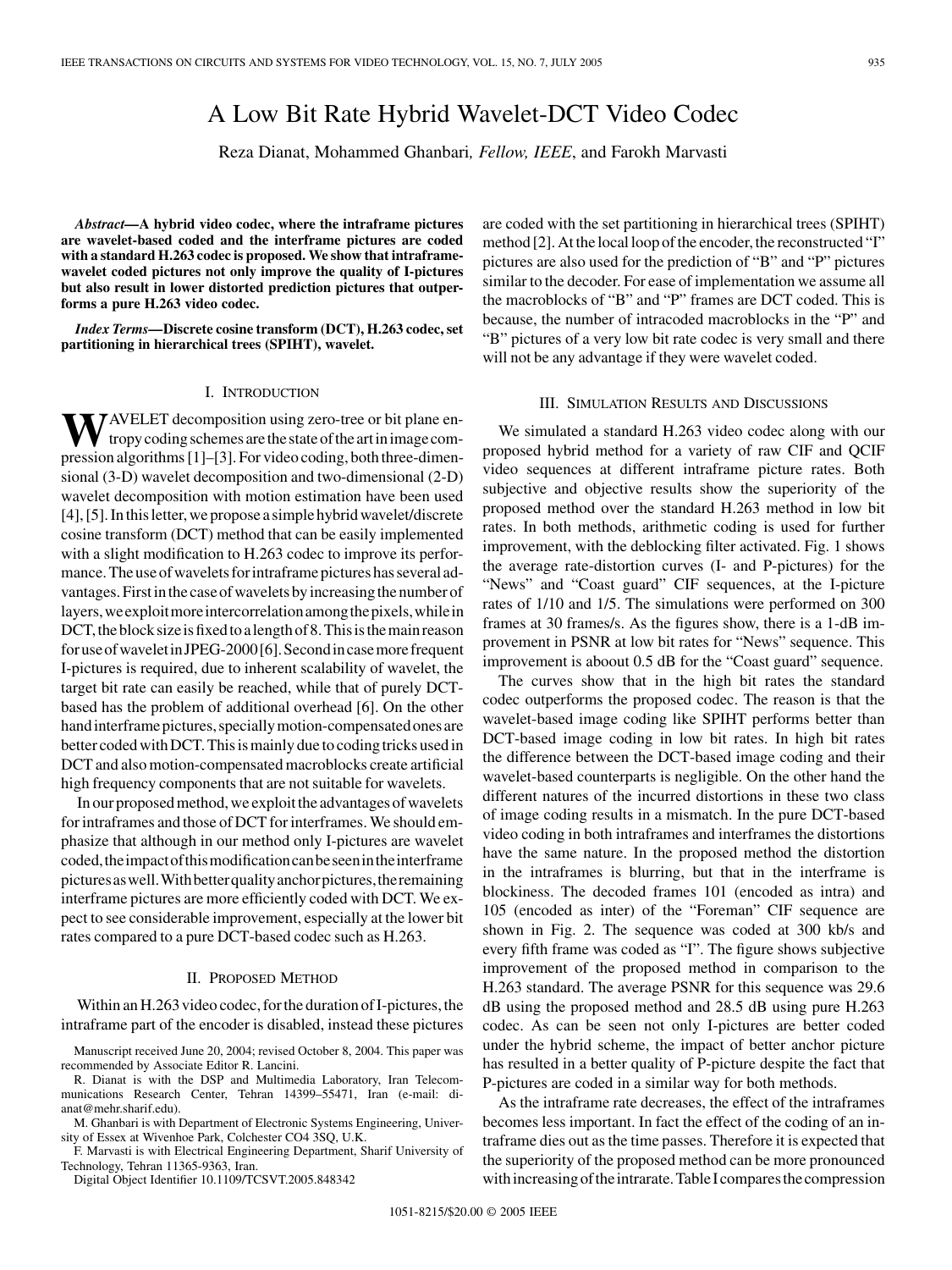

Fig. 1. CIF sequences compression results (a) "News" sequence, intrarate =  $1/10$ . (b) "News" sequence, intrarate =  $1/5$ . (c) "Coast guard" sequence, intrarate =  $1/10$ . (d) "Coast guard" sequence, intrarate =  $1/5$ .



Fig. 2. Decoded "Foreman" CIF video at 300 kb/s (One intra, four inter). (a) Decoded frame no. 101 (intra) using H.263. (b) Decoded frame no. 101 (intra) using proposed method. (c) Decoded frame no. 105 (inter) using H.263. (d) Decoded frame no. 105 (inter) using proposed method.

performance for 300-frame CIF "Foreman" sequence for the intraratesof1/50,1/10,and1.Ascanbeseenintheextremeintrarate

of 1/50 (one out of 50 frames is intracoded), the proposed method has almost no effect. The largest improvement is at the intrarate